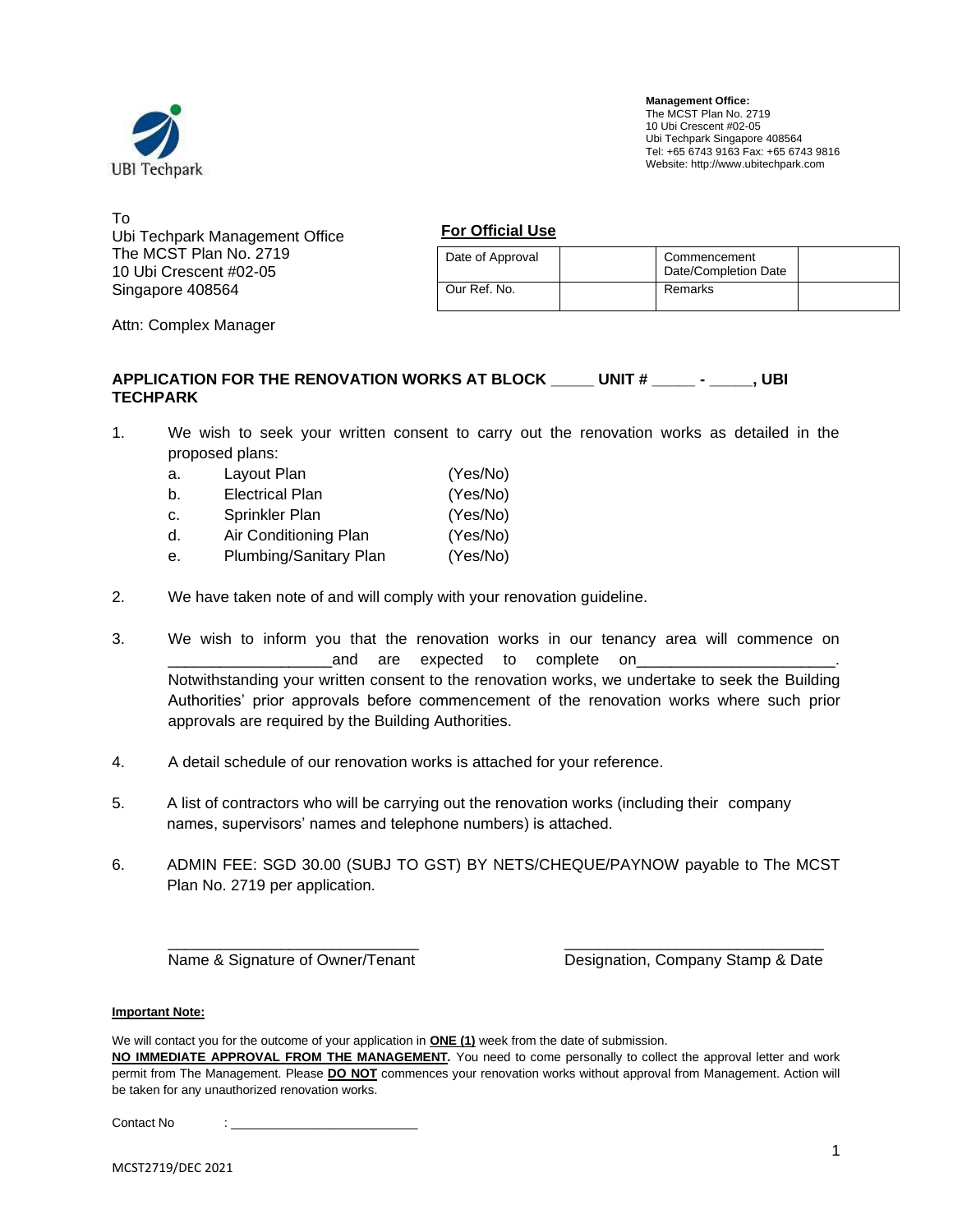

To Ubi Techpark Management Office The MCST Plan No. 2719 10 Ubi Crescent #02-05 Singapore 408564

| <b>For Official Use</b> |  |
|-------------------------|--|
|-------------------------|--|

| Date of Return | Verified by |  |
|----------------|-------------|--|
| Cheque No.     | Remarks     |  |

Attn: Complex Manager

#### **APPLICATION FOR THE REFUND OF RENOVATION DEPOSIT AT BLOCK \_\_\_\_\_ UNIT # \_\_\_\_\_ - \_\_\_\_\_, UBI TECHPARK**

- 1. We wish to inform you that the renovation works to which you have given written consent have been completed on
- 2. The Certificate of Supervision from our Architect/Professional Engineers is attached. (Yes/No)
- 3. A set of as-built/as installed plans with endorsement from Architect/Professional Engineers and the Building Authorities are attached for your record:-

| а. | Layout Plan            | (Yes/No) |
|----|------------------------|----------|
| b. | <b>Electrical Plan</b> | (Yes/No) |
| c. | Sprinkler Plan         | (Yes/No) |
| d. | Air Conditioning Plan  | (Yes/No) |
| е. | Plumbing/Sanitary Plan | (Yes/No) |

- 4. A copy of the Acknowledgement Letter from Fire Safety Bureau (FSB) for the submission of plans is attached. (Yes/No)
- 5. A copy of test certificate from the PUB for the electrical installation for our unit is attached. (Yes/No)
- 6. A copy of the Joint Inspection Clearance Form is attached (Form R-2A).
- 7. Please arrange to refund the renovation deposit of \$ 1,000.00 (Singapore Dollars: One Thousand Only) to the (address)

\_\_\_\_\_\_\_\_\_\_\_\_\_\_\_\_\_\_\_\_\_\_\_\_\_\_\_\_\_ \_\_\_\_\_\_\_\_\_\_\_\_\_\_\_\_\_\_\_\_\_\_\_\_\_\_\_\_\_\_

Name & Signature of Owner/Tenant Designation, Company Stamp & Date

#### **Important Note:**

To be submitted by Owner/Tenant upon completion of renovation works.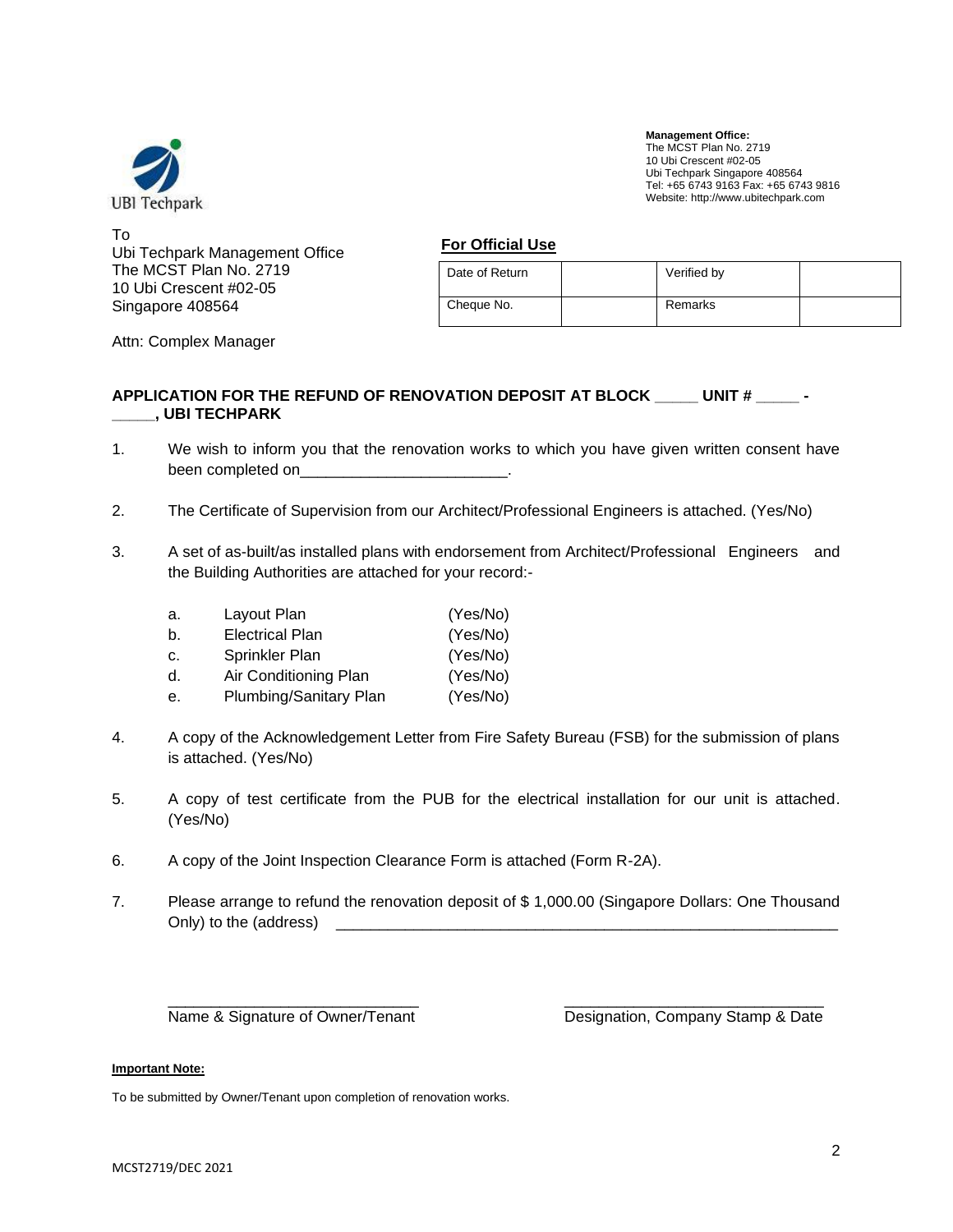

To Ubi Techpark Management Office The MCST Plan No. 2719 10 Ubi Crescent #02-05 Singapore 408564

**For Official Use**

| Date of Approval | Commencement<br>Date/Completion Date |  |
|------------------|--------------------------------------|--|
| Our Ref. No.     | Remarks                              |  |

Attn: Complex Manager

### **APPLICATION FOR THE DRAINING/CHARGING UP OF FIRE PROTECTION SYSTEM AT BLOCK \_\_\_\_\_ UNIT # \_\_\_\_\_ - \_\_\_\_\_, UBI TECHPARK**

| Name of Contractor              |  |
|---------------------------------|--|
| Address of Contractor           |  |
| Person-In-Charge / Contact No.: |  |

1. System required for draining/charging up:

|  | Fire Sprinkler Systen |  |
|--|-----------------------|--|
|--|-----------------------|--|

metric System System System System

- 2. The system is required to be drained/charged on \_\_\_\_\_\_\_\_\_\_\_\_\_\_\_\_\_\_\_\_\_\_\_\_\_\_\_\_ (date) from  $(\text{time})$  to  $\qquad \qquad$  (time). A \_\_\_\_\_\_\_\_\_\_\_\_\_\_\_\_\_\_\_\_\_\_\_ (bank) cheque \_\_\_\_\_\_\_\_\_\_\_\_\_\_\_\_\_\_\_\_\_\_\_ (Cheque no.) for \$200.00 per unit inclusive of GST (payable to "**The MCST Plan No.2719**") being the charges for water into the system after completion of the sprinkler work, similar charge of same amount shall be imposed for each subsequent recurrence.*(Important: Due to insurance coverage, sprinkler system must be charged back daily during normal office hour)*
- 3. A \_\_\_\_\_\_\_\_\_\_\_\_\_\_\_\_\_\_\_\_\_\_\_\_\_\_\_\_(bank) \_\_\_\_\_\_\_\_\_\_\_\_\_\_\_\_\_\_\_\_\_\_\_\_\_\_\_\_\_\_\_\_\_(Cheque no.) for \$321.00 per unit inclusive of GST (payable to "**CA Facilities Pte Ltd**") being the charges for draining/charging up of the system.
- 4. Undertaking:-

I/We agree to undertake all responsibilities for any damages that may occur during the draining/charging up of the system. Furthermore, I/We also agree to make good any damage caused to the satisfaction of the Management.

\_\_\_\_\_\_\_\_\_\_\_\_\_\_\_\_\_\_\_\_\_\_\_\_\_\_\_\_\_ \_\_\_\_\_\_\_\_\_\_\_\_\_\_\_\_\_\_\_\_\_\_\_\_\_\_\_\_\_\_

Name & Signature of Requestor **Designation**, Company Stamp & Date

**Important Note:**

To be submitted by 1 week prior to the day of draining/charging of water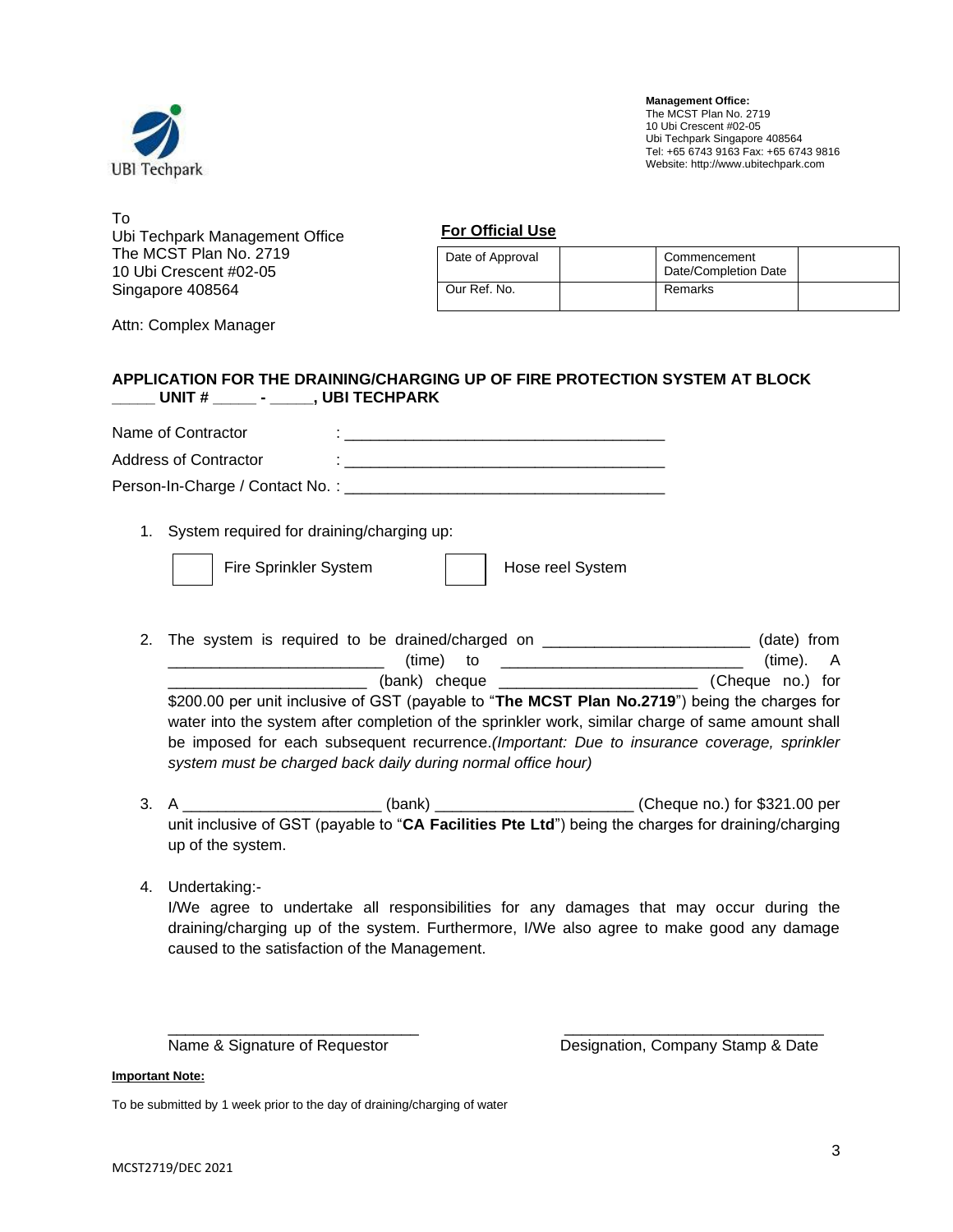

| To<br>Ubi Techpark Management Office             | <b>For Official Use</b> |  |                                      |  |
|--------------------------------------------------|-------------------------|--|--------------------------------------|--|
| The MCST Plan No. 2719<br>10 Ubi Crescent #02-05 | Date of Approval        |  | Commencement<br>Date/Completion Date |  |
| Singapore 408564                                 | Our Ref. No.            |  | Remarks                              |  |

Attn: Complex Manager

| <b>TECHPARK</b>    | APPLICATION FOR THE HOT WORKS OPERATION AT BLOCK | UNIT # | UBI |
|--------------------|--------------------------------------------------|--------|-----|
| Name of Contractor |                                                  |        |     |

| Address of Contractor           |  |
|---------------------------------|--|
| Person-In-Charge / Contact No.: |  |

1. We wish to seek your approval to carry out hot works operation in respect to the renovation works on the date, time and location as specified below:

| Date                |        |     |
|---------------------|--------|-----|
| Time                | : From | ח ו |
| Location            |        |     |
| Description of work |        |     |

2. We will take the necessary precautions to prevent an outbreak of fire and we have taken up sufficient insurance coverage to indemnify the Management and its representative from any claim arising from the said operation.

\_\_\_\_\_\_\_\_\_\_\_\_\_\_\_\_\_\_\_\_\_\_\_\_\_\_\_\_\_ \_\_\_\_\_\_\_\_\_\_\_\_\_\_\_\_\_\_\_\_\_\_\_\_\_\_\_\_\_\_

Name & Signature of Requestor **Designation**, Company Stamp & Date

**Important Note:**

To be submitted by 2 days in advance for approval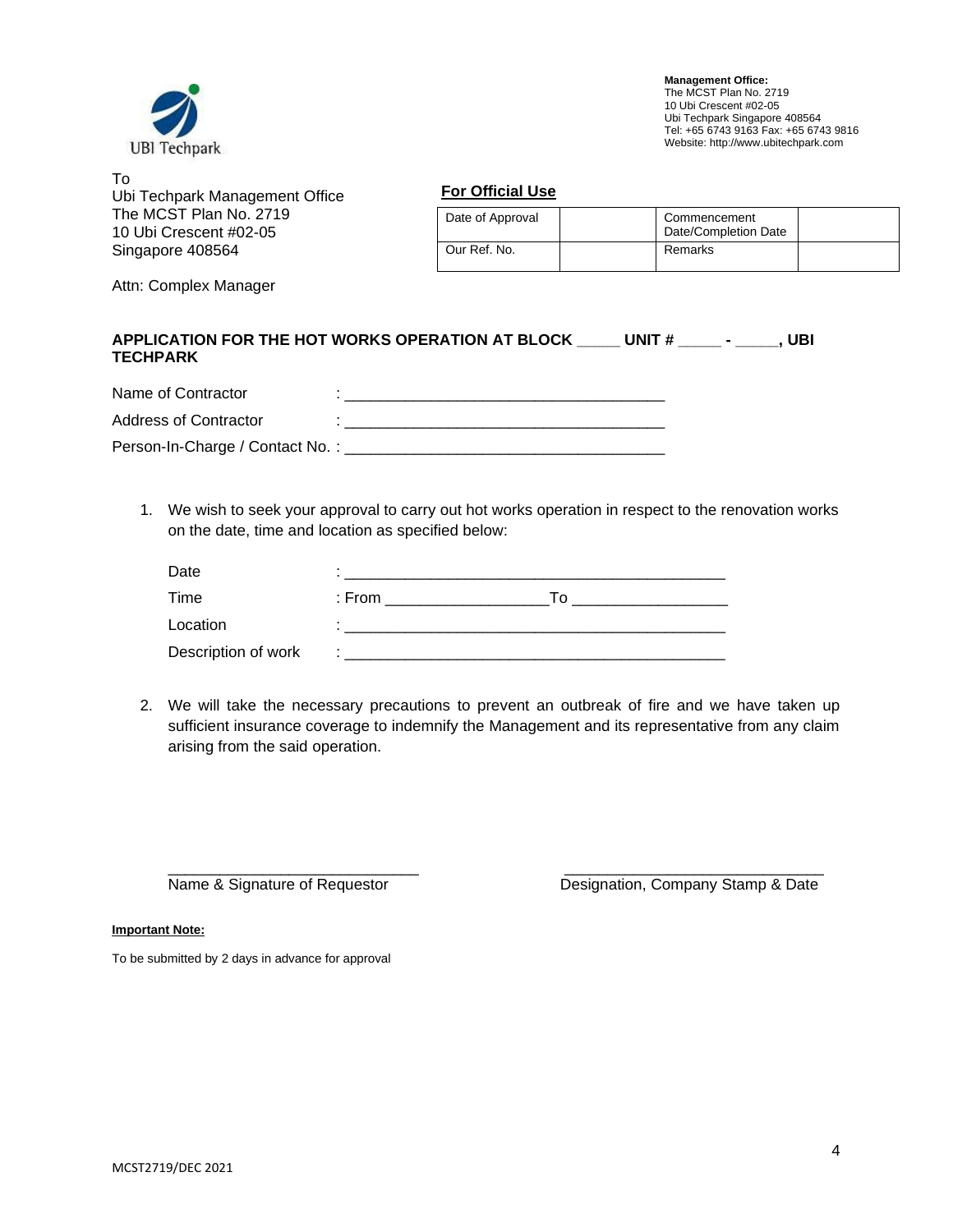

| To<br>Ubi Techpark Management Office             | <b>For Official Use</b>                                  |  |         |  |
|--------------------------------------------------|----------------------------------------------------------|--|---------|--|
| The MCST Plan No. 2719<br>10 Ubi Crescent #02-05 | Date of Approval<br>Commencement<br>Date/Completion Date |  |         |  |
| Singapore 408564                                 | Our Ref. No.                                             |  | Remarks |  |

Attn: Complex Manager

| <b>TECHPARK</b>    | APPLICATION FOR TEMPORARY POWER SUPPLY FOR BLOCK | UNIT# | UBI |
|--------------------|--------------------------------------------------|-------|-----|
| Name of Contractor |                                                  |       |     |

| Address of Contractor           |  |
|---------------------------------|--|
| Person-In-Charge / Contact No.: |  |

1. We wish to apply for temporary power supply for renovation/A&A works during the following periods:

| Date                | : From | ח ו |
|---------------------|--------|-----|
| Total No of Days    |        |     |
| Location            |        |     |
| Description of work |        |     |

- 2. A \_\_\_\_\_\_\_\_\_\_\_\_\_\_\_\_\_\_\_\_\_\_\_ (bank) \_\_\_\_\_\_\_\_\_\_\_\_\_\_\_\_\_\_\_\_\_\_\_ (Cheque no.) for \$ \_\_\_\_\_\_\_\_\_\_\_\_\_\_\_\_\_\_ (\$21.00 per unit per day inclusive of GST (payable to "**MCST Plan No. 2719**") being the charges for temporary power supply.
- 3. I/We undertake to install a temporary distribution board with protective devices (ELCB) to prevent nuisance tripping.

\_\_\_\_\_\_\_\_\_\_\_\_\_\_\_\_\_\_\_\_\_\_\_\_\_\_\_\_\_ \_\_\_\_\_\_\_\_\_\_\_\_\_\_\_\_\_\_\_\_\_\_\_\_\_\_\_\_\_\_ Name & Signature of Requestor **Designation**, Company Stamp & Date

**Important Note:**

To be submitted by 2 days in advance for approval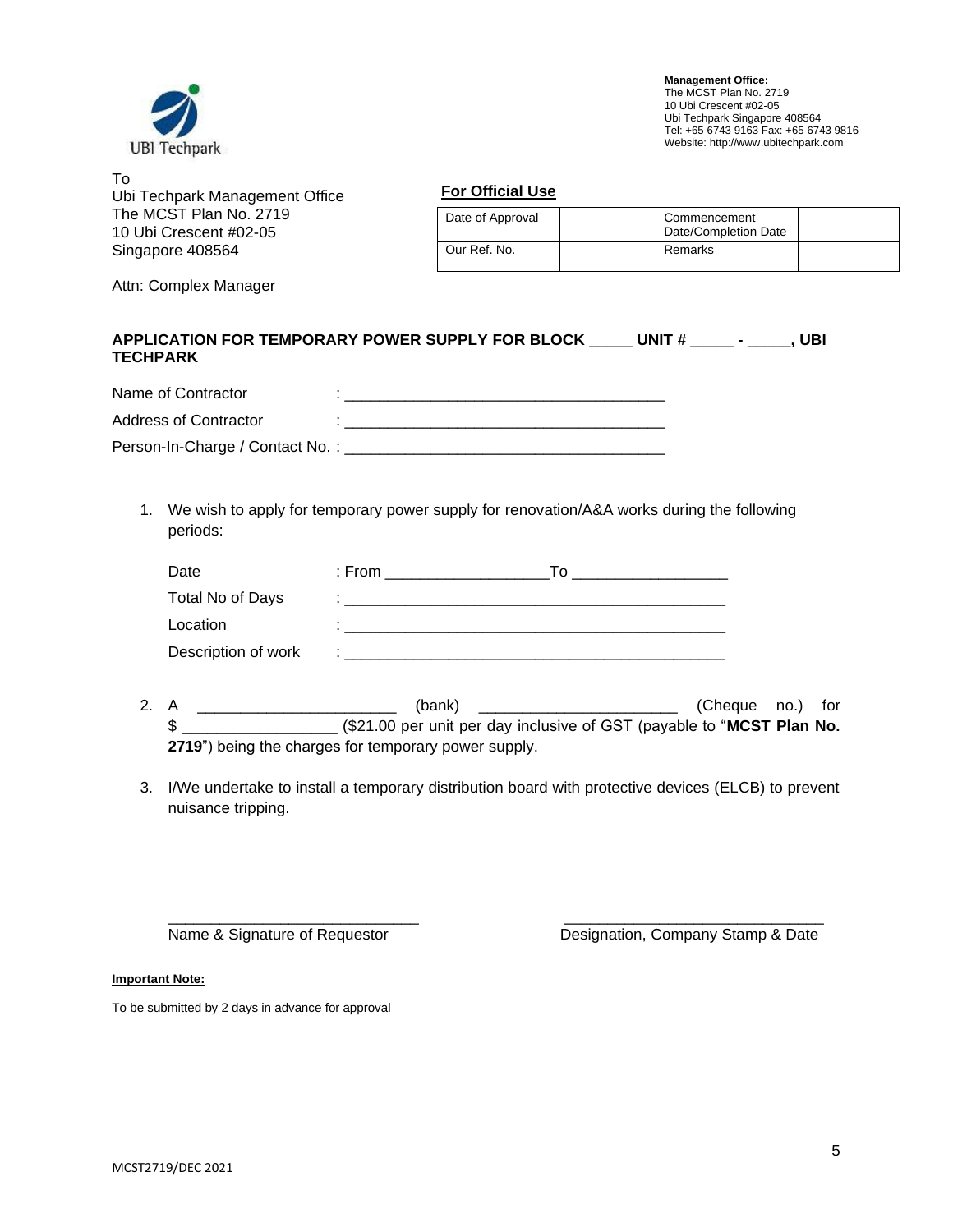

To Ubi Techpark Management Office The MCST Plan No. 2719 10 Ubi Crescent #02-05 Singapore 408564

**For Official Use**

| Date of Approval | Commencement<br>Date/Completion Date |  |
|------------------|--------------------------------------|--|
| Our Ref. No.     | Remarks                              |  |

Attn: Complex Manager

### **APPLICATION FOR PERMISSION TO CARRY OUT DEFECT RECTIFICATION /IMPROVEMENT WORKS AT BLOCK \_\_\_\_\_ UNIT # \_\_\_\_\_ - \_\_\_\_\_, UBI TECHPARK**

1. We wish to request for permission to carry out the following \*defect rectification/improvement works from \_\_\_\_\_\_\_\_\_\_\_\_\_\_\_\_\_\_\_\_ to \_\_\_\_\_\_\_\_\_\_\_\_\_\_\_\_\_\_\_\_\_\_ as per plan(s) attached.

Please tick  $(\sqrt{)}$ 

|                | $\sqrt{ }$                                         |  |
|----------------|----------------------------------------------------|--|
| $\overline{1}$ | Partition                                          |  |
| $\overline{2}$ | Ceiling                                            |  |
| 3              | Fire Fighting and alarm installation               |  |
| $\overline{4}$ | Air-conditioning and ventilation installation      |  |
| 5              | Plumbing and sanitary installation                 |  |
| 6              | Electrical Installation (Lighting/Power/Telephone) |  |
| $\overline{7}$ | Signages                                           |  |
| 8              | Other, Please specify                              |  |
|                |                                                    |  |
|                |                                                    |  |
|                |                                                    |  |
|                |                                                    |  |
|                |                                                    |  |
|                |                                                    |  |
|                |                                                    |  |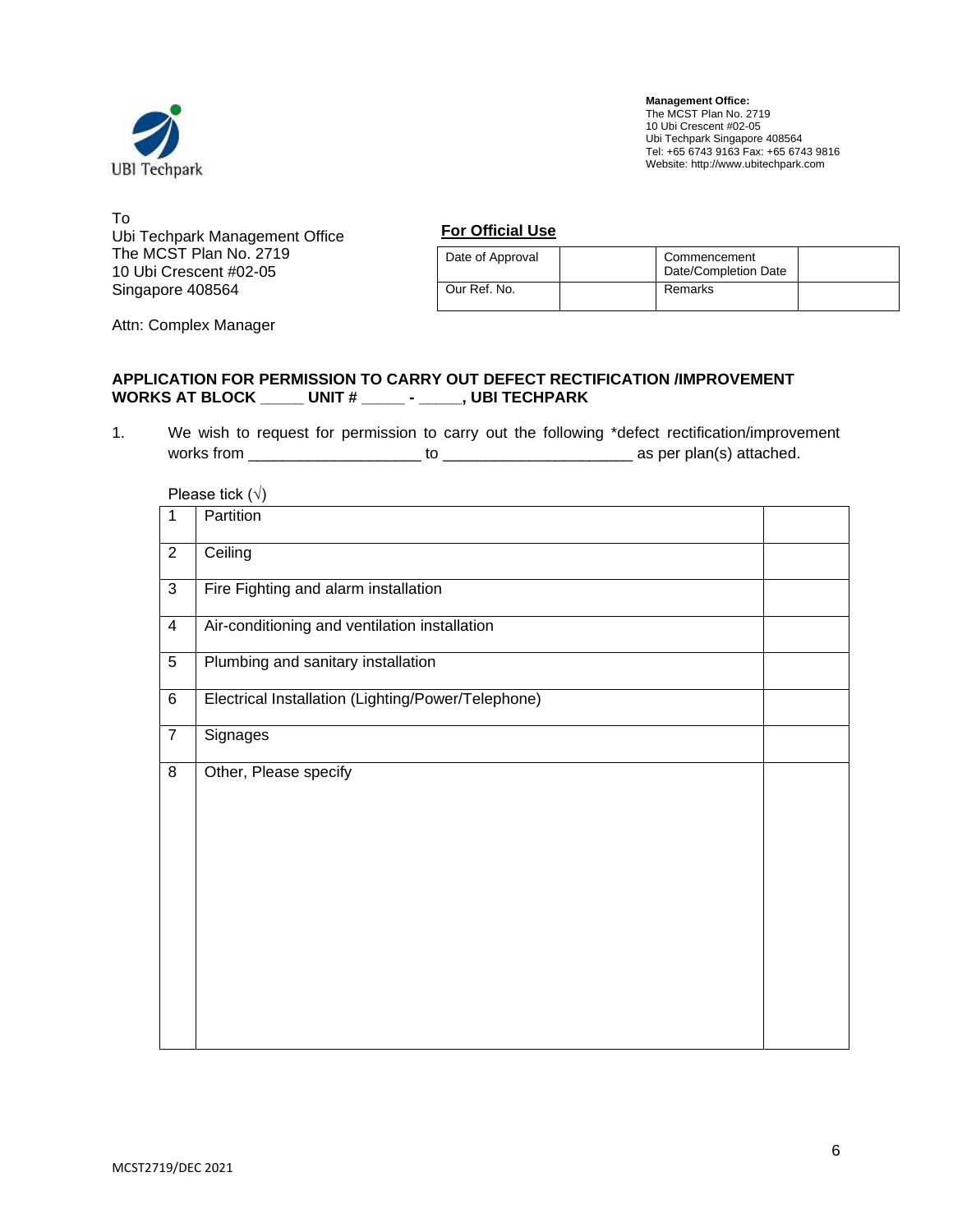

I/We undertake not to commence any \*defect rectification/improvement works until a permit is issued by The Management/Relevant Authorities and if approval is granted, I/We agree to abide by all the Terms and Conditions.

| Name of Owner/Tenant*    |  |
|--------------------------|--|
| Address of Owner/Tenant* |  |
| Contact No.              |  |
| Fax No.                  |  |

\_\_\_\_\_\_\_\_\_\_\_\_\_\_\_\_\_\_\_\_\_\_\_\_\_\_\_\_\_ \_\_\_\_\_\_\_\_\_\_\_\_\_\_\_\_\_\_\_\_\_\_\_\_\_\_\_\_\_\_

Name & Signature of Owner/Tenant\* Designation, Company Stamp & Date

| Name of Contractor           |                                                                                                                       |
|------------------------------|-----------------------------------------------------------------------------------------------------------------------|
| <b>Address of Contractor</b> | <u> 1980 - Jan Berlin, martin bestehen der ausgestellt der Berlin und der Berlin und der Berlin und der Berlin un</u> |
| Contact No.                  |                                                                                                                       |
| Fax No.                      |                                                                                                                       |
| Licence No.                  |                                                                                                                       |

\_\_\_\_\_\_\_\_\_\_\_\_\_\_\_\_\_\_\_\_\_\_\_\_\_\_\_\_\_ \_\_\_\_\_\_\_\_\_\_\_\_\_\_\_\_\_\_\_\_\_\_\_\_\_\_\_\_\_\_

Name & Signature of Contractor **Designation**, Company Stamp & Date

#### **Important Note:**

1) Please photocopy and attach your licence with the application form.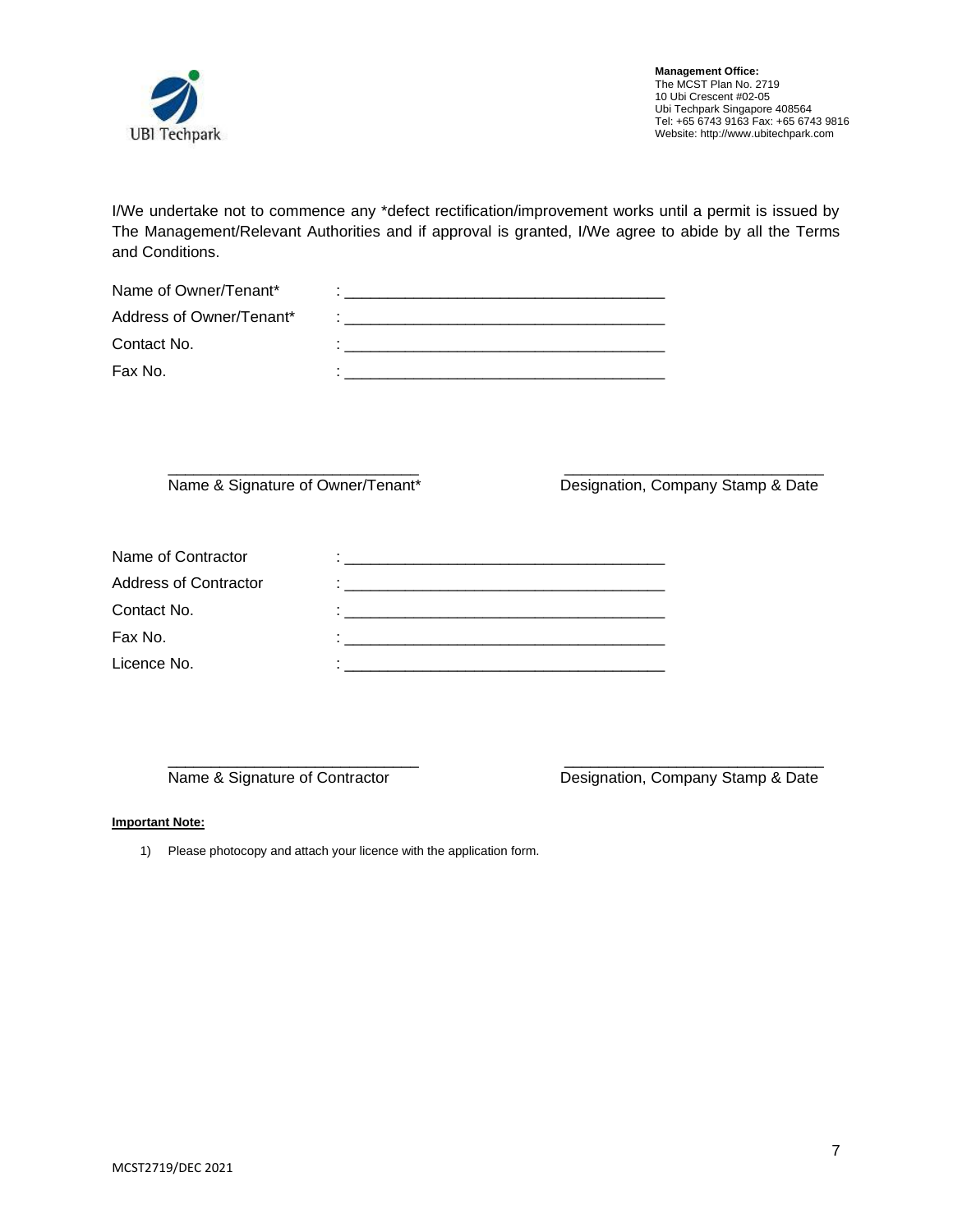

## **A&A – ELECTRICAL INSTALLATION FLOWCHART**

| <b>MANAGING AGENT</b><br>(THE MANAGEMENT)                                                       | <b>OWNER/TENANT</b>                                                                                                                                                                                                                                                                                                                                                                                                                                                                                                                                                                                                                                                                                                                          | <b>RELEVANT AUTHORITIES</b>                                                                                                                                                                                         |
|-------------------------------------------------------------------------------------------------|----------------------------------------------------------------------------------------------------------------------------------------------------------------------------------------------------------------------------------------------------------------------------------------------------------------------------------------------------------------------------------------------------------------------------------------------------------------------------------------------------------------------------------------------------------------------------------------------------------------------------------------------------------------------------------------------------------------------------------------------|---------------------------------------------------------------------------------------------------------------------------------------------------------------------------------------------------------------------|
| Check original conditions and $\leftarrow$<br>check proposed work comply to<br>code of practice | <u>START</u><br>Submit followings:<br>a) Application form<br>PUB CS1 form<br>b)<br>(endorsed by owner's<br>LEW)<br>PUB CS3 form<br>C)<br>(endorsed by landlord's<br>LEW)<br>3 copies of single line<br>d)<br>diagram<br>3 copies of layout plan<br>e)<br>(Scale: 1:50 or 1:100)<br>Photocopy of licensed<br>f)<br>worker or contractor<br>Supervisor/worker list<br>g)<br>h) Letter of Undertaking if<br>upgrade or downgrade<br>electric supply including<br>letter to request for<br>electrical shutdown<br>\$1,000.00 renovation<br>i)<br>deposit from contractor<br>Photocopy of Public<br>j)<br>Liability policy naming<br>MCST 2719 as co-<br>insured with coverage up<br>to \$1M<br>Photocopy of workmen<br>k)<br>compensation policy | SPS authority approval                                                                                                                                                                                              |
| Endorsed by the Management<br>(Issue Work Permit)                                               | yes<br><b>Start Renovation Works</b><br>Approved SPS test report<br>Joint Inspection upon completion<br>End                                                                                                                                                                                                                                                                                                                                                                                                                                                                                                                                                                                                                                  | Landlord's LEW:<br>ON Engineers Pte Ltd<br><b>EMA IIT Licensed Engineer:</b><br>Mr. Dony Lukman<br>Address:<br>14 Gul Avenue<br>Singapore 629657<br>Tel: 6795 4666<br>Fax: 6795 4222<br>(Endorsement fees required) |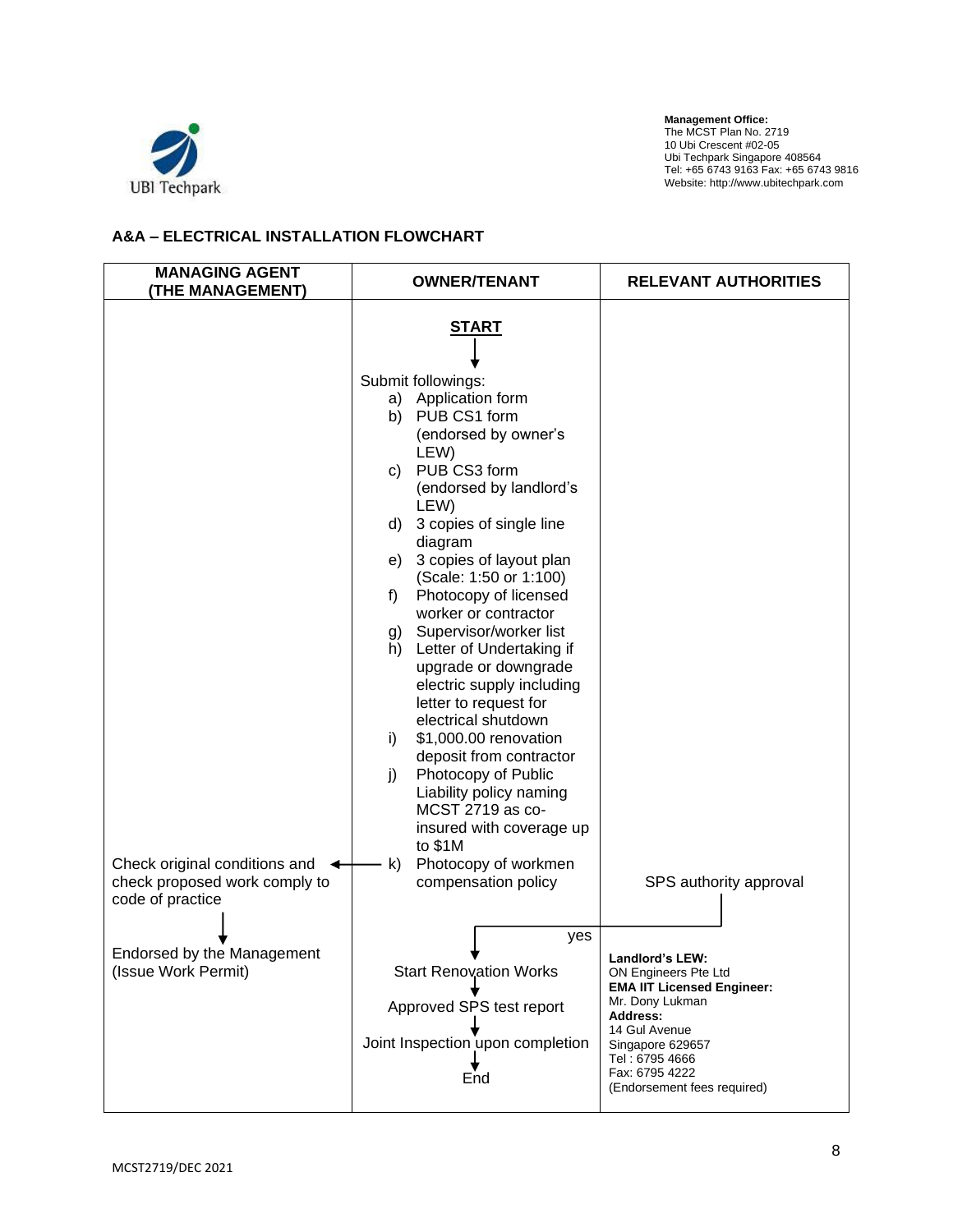

To Ubi Techpark Management Office The MCST Plan No. 2719 10 Ubi Crescent #02-05 Singapore 408564

Attn: Complex Manager

#### **For Official Use**

| Date of Approval | Commencement<br>Date/Completion Date |  |
|------------------|--------------------------------------|--|
| Our Ref. No.     | Remarks                              |  |

## **APPLICATION FOR ELECTRICAL ADDITION & ALTERATIONS TO BLOCK \_\_\_\_\_ UNIT # \_\_\_\_\_ - \_\_\_\_\_, UBI TECHPARK**

I/We hereby submit 1 copy of plan attached for your approval of the proposal addition & alterations to the above mentioned unit(s).

Details of Particulars of Additions/Alterations

Proposed current : \_\_\_\_\_\_\_\_\_\_\_\_\_\_\_\_\_\_\_\_\_\_\_\_\_\_\_\_\_\_\_\_\_\_\_\_\_Ampere

Original current : \_\_\_\_\_\_\_\_\_\_\_\_\_\_\_\_\_\_\_\_\_\_\_\_\_\_\_\_\_\_\_\_\_\_\_\_\_Ampere

| Description | Existing (Nos) | Addition (Nos) | Rewiring |
|-------------|----------------|----------------|----------|
|             |                |                |          |
|             |                |                |          |
|             |                |                |          |
|             |                |                |          |
|             |                |                |          |

| Appliances Description | Quantity | Wattage | <b>Brand</b> | Model No. | Voltage | Running<br>Amperes |
|------------------------|----------|---------|--------------|-----------|---------|--------------------|
|                        |          |         |              |           |         |                    |
|                        |          |         |              |           |         |                    |
|                        |          |         |              |           |         |                    |
|                        |          |         |              |           |         |                    |
|                        |          |         |              |           |         |                    |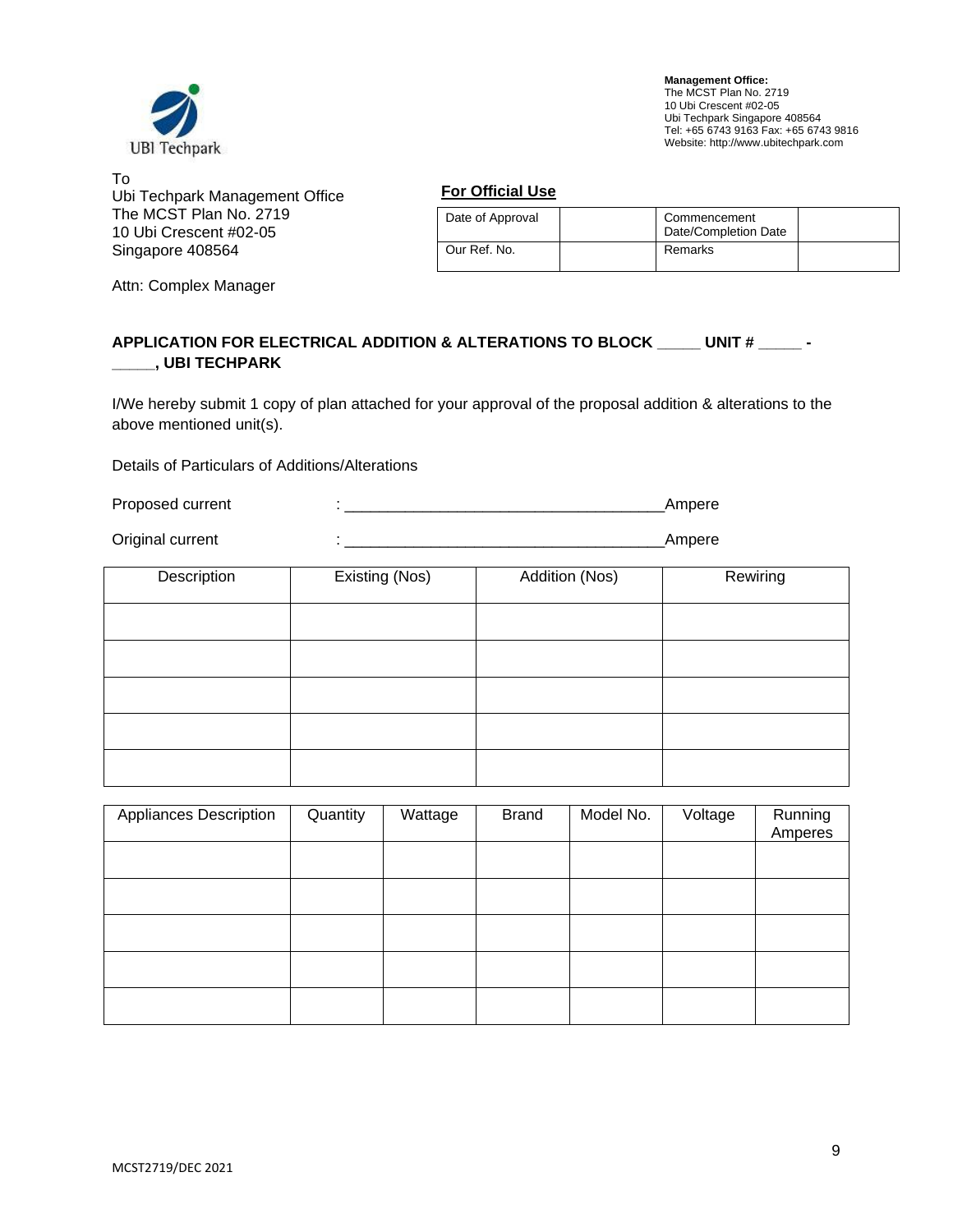

To Ubi Techpark Management Office The MCST Plan No. 2719 10 Ubi Crescent #02-05 Singapore 408564

Attn: Complex Manager

| Date of Approval | Commencement<br>Date/Completion Date |  |
|------------------|--------------------------------------|--|
| Our Ref. No.     | Remarks                              |  |

## **APPLICATION FOR ELECTRICAL ADDITION & ALTERATIONS TO BLOCK \_\_\_\_\_ UNIT # \_\_\_\_\_ - \_\_\_\_\_, UBI TECHPARK (CONT'D)**

I/We undertake not to commence any electrical work until a permit is issued by The Management/Relevant Authorities and if approval is granted, I/We agree to abide by all the Terms and Conditions.

| Name of Owner/Tenant*    |  |
|--------------------------|--|
| Address of Owner/Tenant* |  |
| Contact No.              |  |
| Fax No.                  |  |

\_\_\_\_\_\_\_\_\_\_\_\_\_\_\_\_\_\_\_\_\_\_\_\_\_\_\_\_\_ \_\_\_\_\_\_\_\_\_\_\_\_\_\_\_\_\_\_\_\_\_\_\_\_\_\_\_\_\_\_

Name & Signature of Owner/Tenant\* Designation, Company Stamp & Date

#### **Endorsement by the PUB Licensed Electrical Contractor**

I/We hereby confirmed that the above work will be carried out by us in accordance to the approval electrical single line drawings & layout plans and also to the requirements of the Public Utilities Board and other relevant authority requirement.

| <u> 1980 - Jan Barat, margaret eta bat zuen bat zuen bat zuen bat zuen bat zuen bat zuen bat zuen bat zuen bat zu</u> |
|-----------------------------------------------------------------------------------------------------------------------|
|                                                                                                                       |
|                                                                                                                       |
|                                                                                                                       |
|                                                                                                                       |

\_\_\_\_\_\_\_\_\_\_\_\_\_\_\_\_\_\_\_\_\_\_\_\_\_\_\_\_\_ \_\_\_\_\_\_\_\_\_\_\_\_\_\_\_\_\_\_\_\_\_\_\_\_\_\_\_\_\_\_

Name & Signature of Contractor **Designation**, Company Stamp & Date

#### **Important Note:**

- 1) Any electrical shutdown if required for modification works must forward us a notification letter at least THREE (3) working days in advance
- 2) Please photocopy and attach your licence with the application form.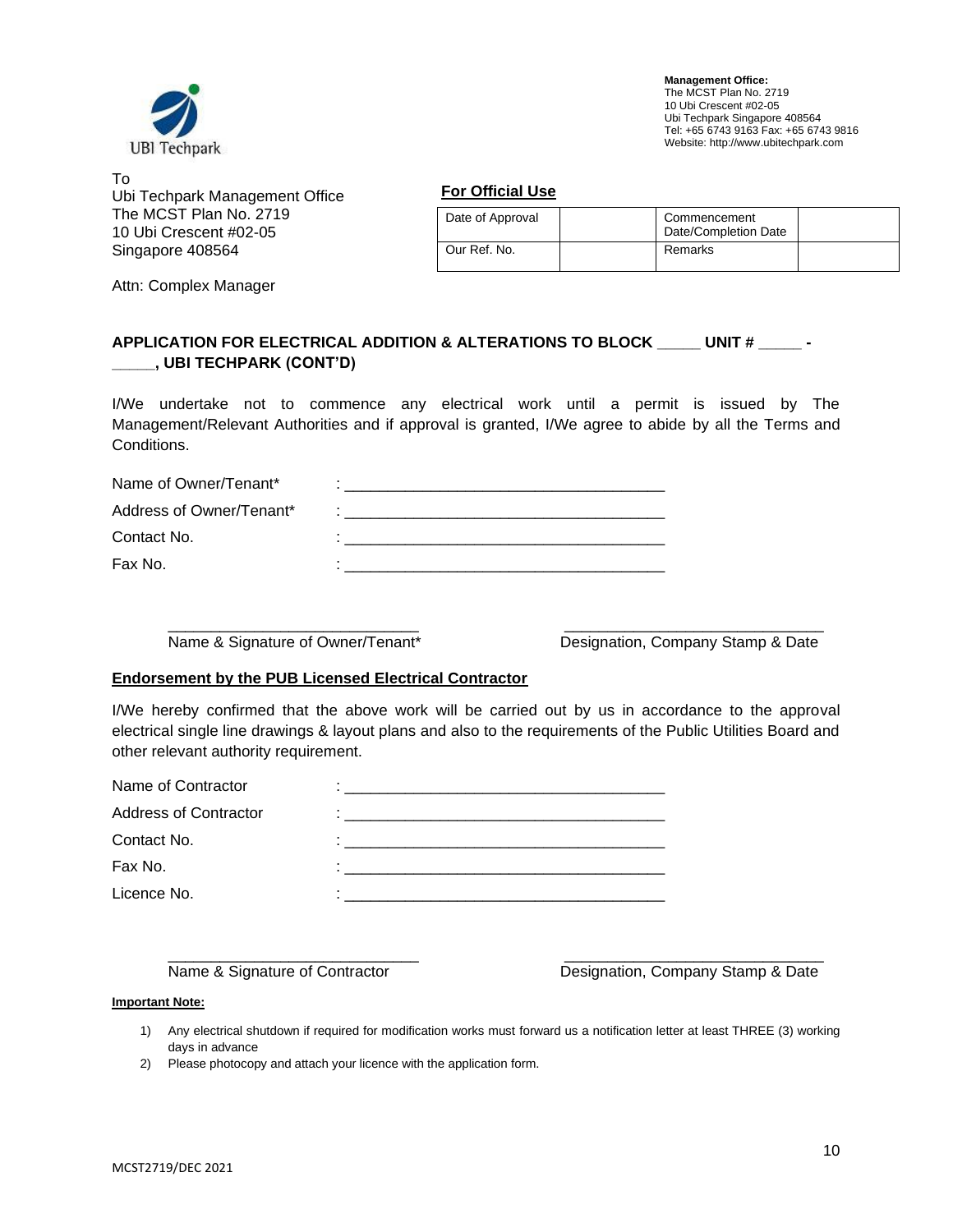

## **A&A – BUILDIING WORKS FLOWCHART**

| <b>MANAGING AGENT</b><br>(THE MANAGEMENT)                                                                                               | <b>OWNER/TENANT</b>                                                                                                                                                                                                                                                                                                                                                                                                                                                                                                                                                             | <b>RELEVANT AUTHORITIES</b> |  |
|-----------------------------------------------------------------------------------------------------------------------------------------|---------------------------------------------------------------------------------------------------------------------------------------------------------------------------------------------------------------------------------------------------------------------------------------------------------------------------------------------------------------------------------------------------------------------------------------------------------------------------------------------------------------------------------------------------------------------------------|-----------------------------|--|
| Check original conditions and<br>check proposed work comply to<br>code of practice<br>Endorsed by the Management<br>(Issue Work Permit) | START <<br>Submit followings:<br>a) Application form<br>b) 3 copies of A1 size<br>layout plan (Scale: 1:50<br>or 1:100)<br>c) Photocopy of licensed<br>worker or contractor<br>d) Supervisor/worker list<br>$e)$ \$1,000.00 renovation<br>deposit from contractor<br>Photocopy of Public<br>$f$ )<br>Liability policy naming<br>MCST 2719 as co-<br>insured with coverage up<br>to \$1M<br>Photocopy of workmen<br>g)<br>compensation policy<br>Fire Safety Bureau's<br>approval/lodgement required?<br>no<br>Start Renovation Works<br>Joint Inspection upon completion<br>End | yes<br>Approved?<br>yes     |  |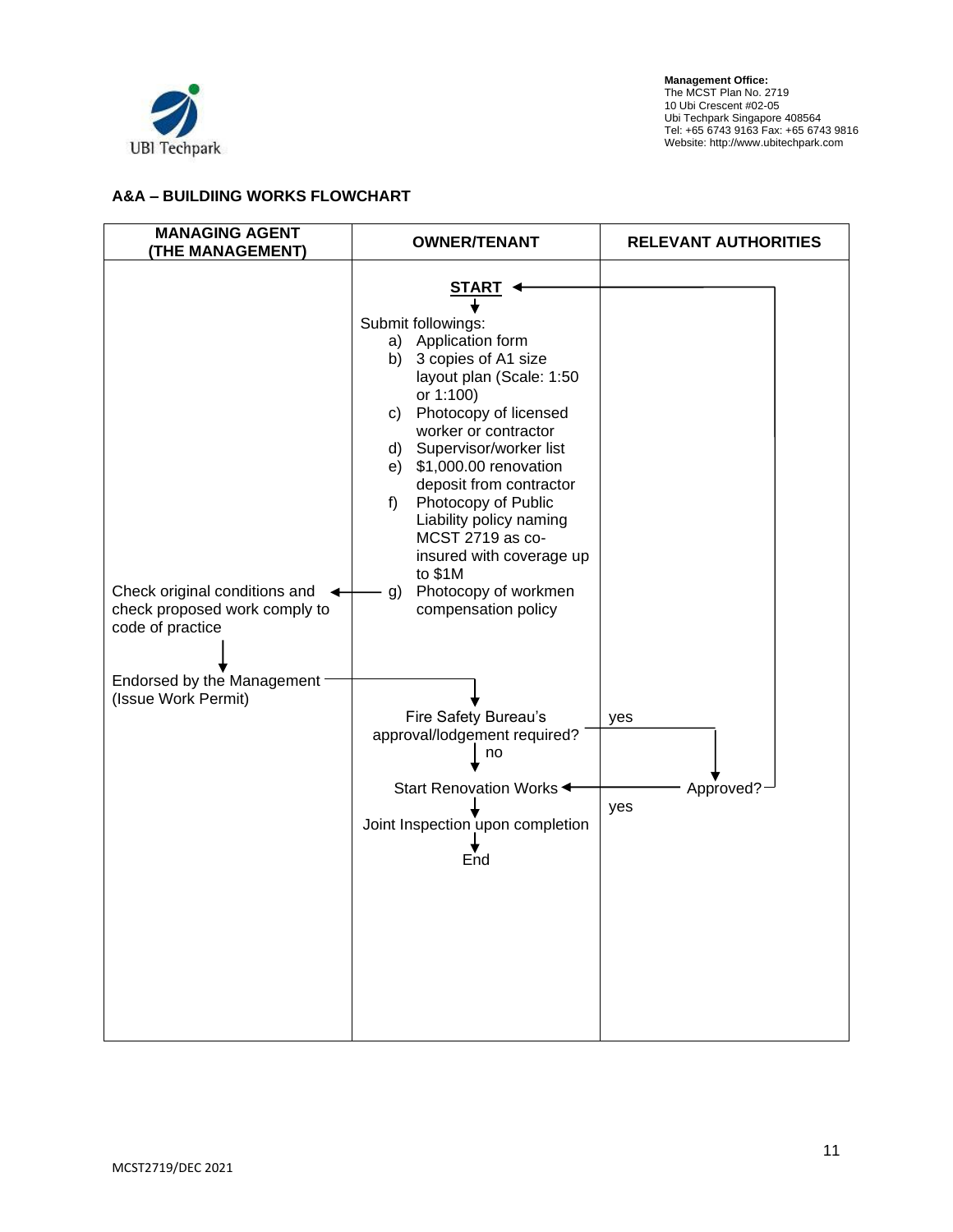

To Ubi Techpark Management Office The MCST Plan No. 2719 10 Ubi Crescent #02-05 Singapore 408564

Attn: Complex Manager

#### **For Official Use**

| Date of Approval | Commencement<br>Date/Completion Date |  |
|------------------|--------------------------------------|--|
| Our Ref. No.     | Remarks                              |  |

## **FOR \*ADDITION & ALTERATIONS OF BUILDING WORKS/SIGNBOARD TO BLOCK \_\_\_\_\_ UNIT # \_\_\_\_\_ - \_\_\_\_\_, UBI TECHPARK**

I/We submit herewith \_\_\_\_\_\_\_ sets of proposal \* A&A plan of Building Works/Signboard for your approval. Particulars pertaining thereto are given below:-

| <b>Description of Works</b> |  |
|-----------------------------|--|
|                             |  |
|                             |  |
|                             |  |

I/We undertake not to commence any electrical work until a permit is issued by The Management/Relevant Authorities and if approval is granted, I/We agree to abide by all the Terms and Conditions.

| Name of Owner/Tenant*    |  |
|--------------------------|--|
| Address of Owner/Tenant* |  |
| Contact No.              |  |
| Fax No.                  |  |

| Name & Signature of Owner/Tenant* |                                                                                                                       | Designation, Company Stamp & Date |  |
|-----------------------------------|-----------------------------------------------------------------------------------------------------------------------|-----------------------------------|--|
| Name of Contractor                |                                                                                                                       |                                   |  |
| <b>Address of Contractor</b>      |                                                                                                                       |                                   |  |
| Contact No.                       | . .                                                                                                                   |                                   |  |
| Fax No.                           |                                                                                                                       |                                   |  |
| Licence No.                       | <u> 1990 - Jan James Barnett, mars et al. 1990 - 1990 - 1990 - 1991 - 1992 - 1993 - 1994 - 1994 - 1994 - 1994 - 1</u> |                                   |  |
|                                   |                                                                                                                       |                                   |  |

\_\_\_\_\_\_\_\_\_\_\_\_\_\_\_\_\_\_\_\_\_\_\_\_\_\_\_\_\_ \_\_\_\_\_\_\_\_\_\_\_\_\_\_\_\_\_\_\_\_\_\_\_\_\_\_\_\_\_\_

Name & Signature of Contractor **Designation**, Company Stamp & Date

#### **Important Note:**

1) Please photocopy and attach your licence with the application form.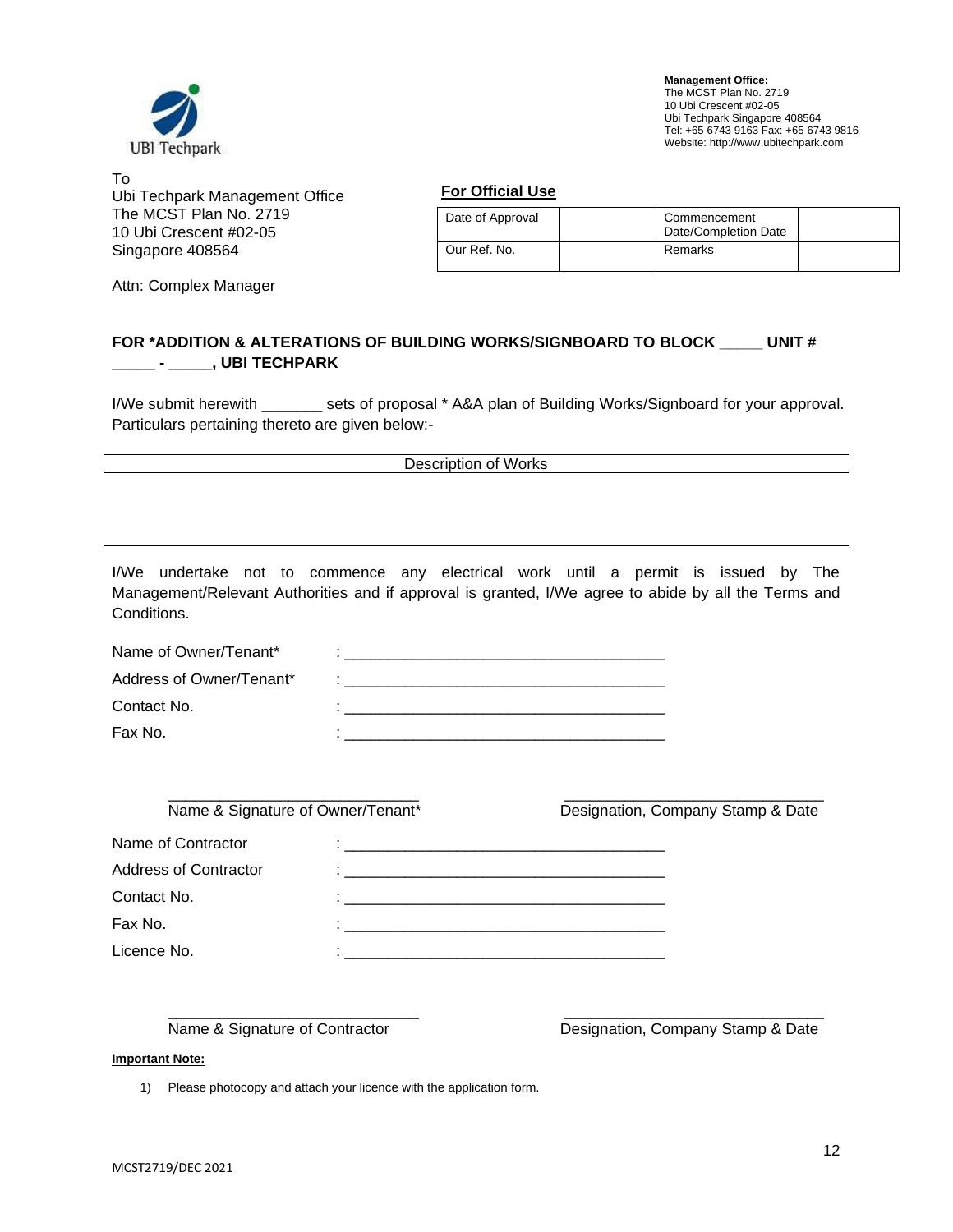

## **A&A – AIRCON SUBMISSION FLOWCHART**

| <b>MANAGING AGENT</b><br><b>(THE MANAGEMENT)</b>                                                                                                                                                              | <b>OWNER/TENANT</b>                                                                                                                                                                                                                                                                                                                                                                                                                                                                                      | <b>RELEVANT AUTHORITIES</b> |  |  |
|---------------------------------------------------------------------------------------------------------------------------------------------------------------------------------------------------------------|----------------------------------------------------------------------------------------------------------------------------------------------------------------------------------------------------------------------------------------------------------------------------------------------------------------------------------------------------------------------------------------------------------------------------------------------------------------------------------------------------------|-----------------------------|--|--|
| Attach original conditions and $\leftarrow$<br>check proposed work comply to<br>code of practice<br>Allocated location?<br>1) Window air-con ledge<br>2) Planters area<br>3)<br>Rooftop<br>Carpark Ramp<br>4) | <u>START</u><br>Submit followings:<br>a) Application form<br>b) 3 copies of A1 size<br>layout plan (Scale: 1:50<br>or 1:100)<br>c) Proposed conditions<br>d) Photocopy of licensed<br>worker or contractor<br>e) Supervisor/worker list<br>f) Technical Specification<br>\$1,000.00 renovation<br>g)<br>deposit from contractor<br>Photocopy of Public<br>h)<br>Liability policy naming<br>MCST 2719 as co-<br>insured with coverage up<br>to $$1M$<br>Photocopy of workmen<br>i)<br>compensation policy | no.                         |  |  |
| no<br>Endorsed by the Management<br>(Issue Work Permit)                                                                                                                                                       | Consultant's approval required?<br>(e.g. load exceed?Alteration of -<br>Existing M/V<br>Start Renovation Works<br>Joint Inspection upon completion                                                                                                                                                                                                                                                                                                                                                       | Approved?<br>yes            |  |  |
|                                                                                                                                                                                                               | End                                                                                                                                                                                                                                                                                                                                                                                                                                                                                                      |                             |  |  |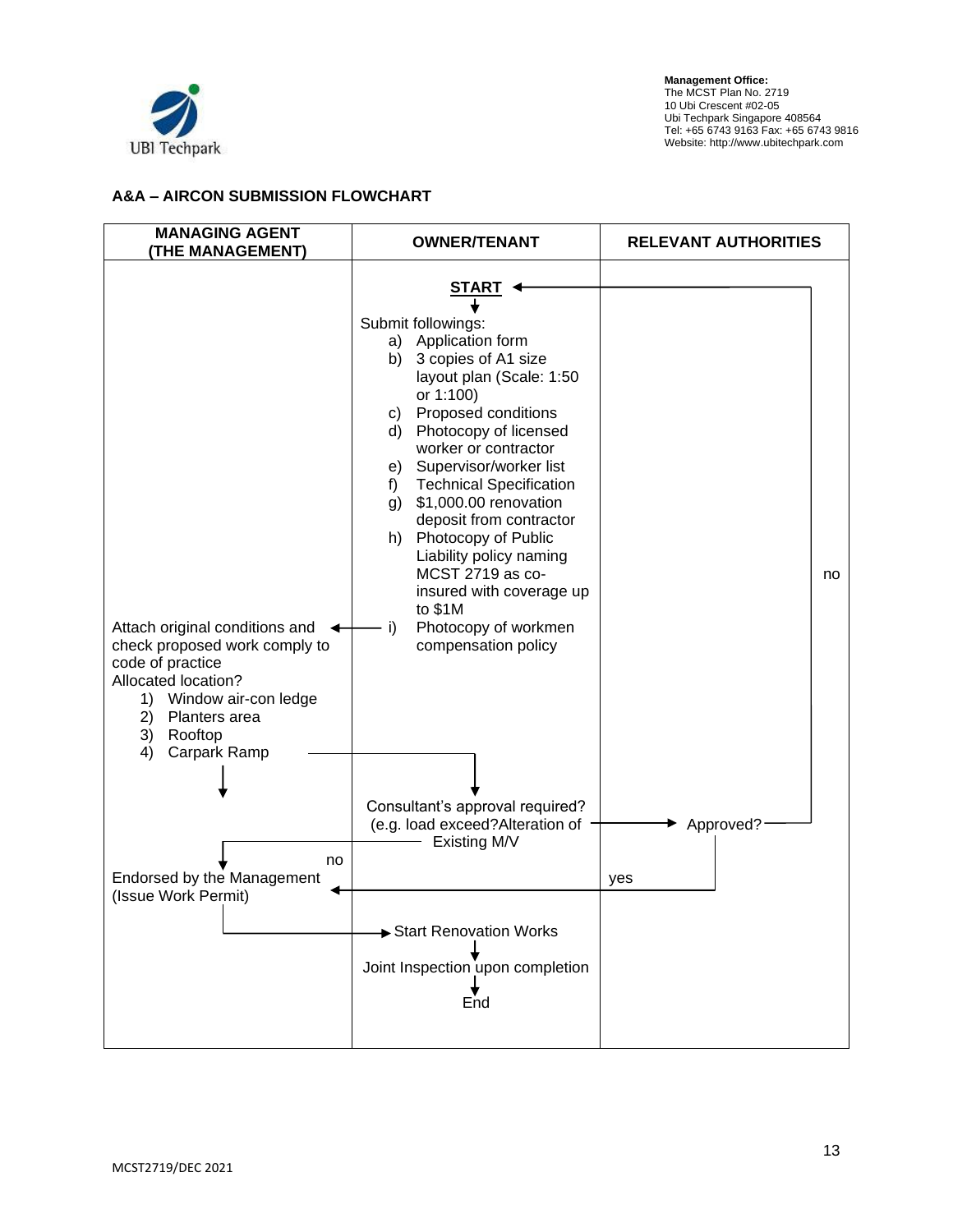

To Ubi Techpark Management Office The MCST Plan No. 2719 10 Ubi Crescent #02-05 Singapore 408564

**For Official Use**

| Date of Approval | Commencement<br>Date/Completion Date |  |
|------------------|--------------------------------------|--|
| Our Ref. No.     | Remarks                              |  |

Attn: Complex Manager

## **APPLICATION FOR INSTALLATION OF WINDOW/SPLIT/PACKAGE UNITS AND MECHANICAL VENTILATION TO BLOCK \_\_\_\_\_ UNIT # \_\_\_\_\_ - \_\_\_\_\_, UBI TECHPARK**

I/We hereby submit 1 copy of plan attached for your approval of the proposal addition & alterations to the above mentioned unit(s).

Details of Air-Conditioning & Mechanical Ventilation System

| Description | Quantity | Wattage | <b>Brand</b> | Model<br>No. | BTU/HR | Voltage | Amperes |
|-------------|----------|---------|--------------|--------------|--------|---------|---------|
|             |          |         |              |              |        |         |         |
|             |          |         |              |              |        |         |         |
|             |          |         |              |              |        |         |         |
|             |          |         |              |              |        |         |         |
|             |          |         |              |              |        |         |         |

I/We undertake not to commence any air-conditioning/mechanical ventilation work until a permit is issued by The Management/Relevant Authorities and if approval is granted, I/We agree to abide by all the Terms and Conditions.

| Name of Owner/Tenant*    |  |
|--------------------------|--|
| Address of Owner/Tenant* |  |
| Contact No.              |  |
| Fax No.                  |  |

\_\_\_\_\_\_\_\_\_\_\_\_\_\_\_\_\_\_\_\_\_\_\_\_\_\_\_\_\_ \_\_\_\_\_\_\_\_\_\_\_\_\_\_\_\_\_\_\_\_\_\_\_\_\_\_\_\_\_\_ Name & Signature of Owner/Tenant\* Designation, Company Stamp & Date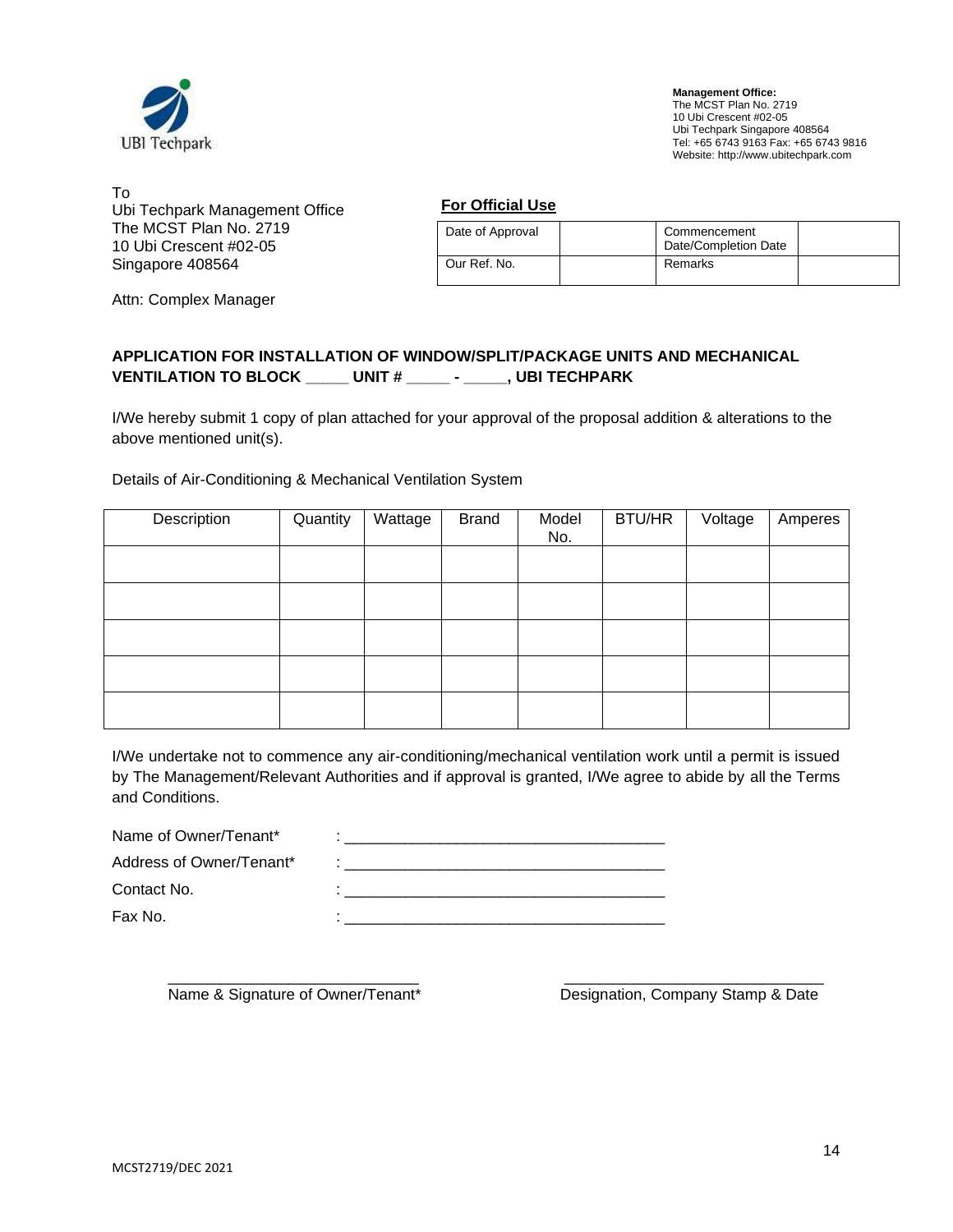

To Ubi Techpark Management Office The MCST Plan No. 2719 10 Ubi Crescent #02-05 Singapore 408564

**For Official Use**

| Date of Approval | Commencement<br>Date/Completion Date |  |
|------------------|--------------------------------------|--|
| Our Ref. No.     | Remarks                              |  |

Attn: Complex Manager

## **APPLICATION FOR INSTALLATION OF WINDOW/SPLIT/PACKAGE UNITS AND MECHANICAL VENTILATION TO BLOCK \_\_\_\_\_ UNIT # \_\_\_\_\_ - \_\_\_\_\_, UBI TECHPARK (CONT'D)**

### **Endorsement by Air-Conditioning of the Building/CIDB Registered Air-Conditioning Contractor**

I/We hereby confirmed that the above work will be carried out by us in accordance to CP 13:1982 on Mechanical Ventilation and Air-Conditioning and other relevant standards enforced by the Local Authorities.

| Name of Contractor           |                                                                                                                                                                                                                                |
|------------------------------|--------------------------------------------------------------------------------------------------------------------------------------------------------------------------------------------------------------------------------|
| <b>Address of Contractor</b> | and the control of the control of the control of the control of the control of the control of the control of the control of the control of the control of the control of the control of the control of the control of the cont |
| Contact No.                  |                                                                                                                                                                                                                                |
| Fax No.                      |                                                                                                                                                                                                                                |
| CIDB Registration No.        |                                                                                                                                                                                                                                |
|                              |                                                                                                                                                                                                                                |

\_\_\_\_\_\_\_\_\_\_\_\_\_\_\_\_\_\_\_\_\_\_\_\_\_\_\_\_\_ \_\_\_\_\_\_\_\_\_\_\_\_\_\_\_\_\_\_\_\_\_\_\_\_\_\_\_\_\_\_

Name & Signature of Contractor **Designation**, Company Stamp & Date

#### **Important Note:**

1) Please photocopy and attach your licence with the application form.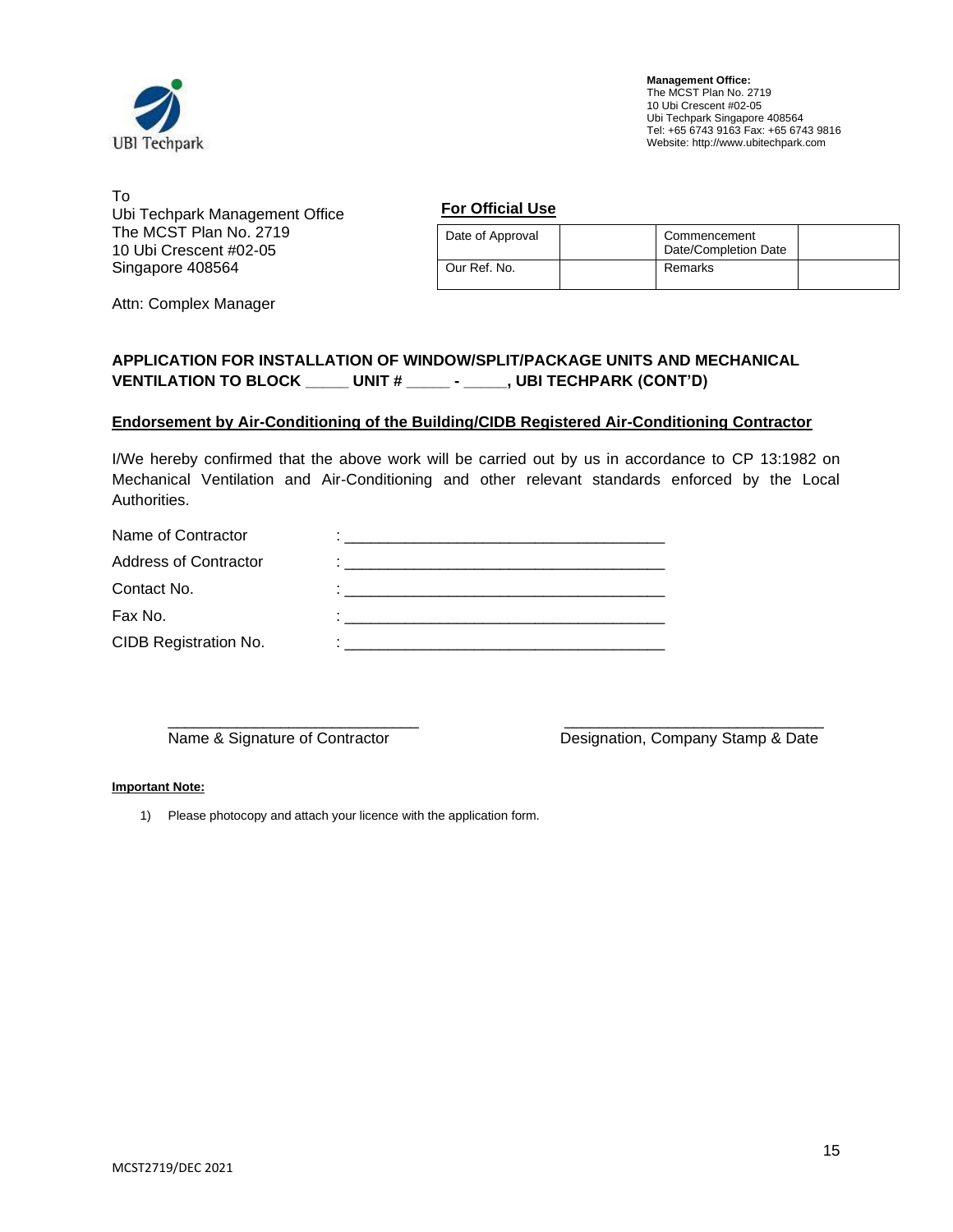

To Ubi Techpark Management Office The MCST Plan No. 2719 10 Ubi Crescent #02-05 Singapore 408564

**For Official Use**

| Date of Approval | Commencement<br>Date/Completion Date |  |
|------------------|--------------------------------------|--|
| Our Ref. No.     | Remarks                              |  |

Attn: Complex Manager

## **APPLICATION FOR ADDITIONS & ALTERATIONS TO THE BUILDING FIRE PROTECTION SYSTEM TO BLOCK \_\_\_\_\_ UNIT # \_\_\_\_\_ - \_\_\_\_\_, UBI TECHPARK**

I/We hereby submit 1 copy of plan attached for your approval of the proposal addition & alterations to the above mentioned unit(s).

Particulars of Proposal

| Description | Existing (Nos) | Addition (Nos) | To Relocate<br>(Nos) | To Remove<br>(Nos) |
|-------------|----------------|----------------|----------------------|--------------------|
|             |                |                |                      |                    |
|             |                |                |                      |                    |
|             |                |                |                      |                    |
|             |                |                |                      |                    |

I/We undertake not to commence any Fire Protection work until a permit is issued by BCD/FSB and if approval is granted, I/We agree to abide by all the Terms and Conditions.

| Name of Owner/Tenant*    |  |
|--------------------------|--|
| Address of Owner/Tenant* |  |
| Contact No.              |  |
| Fax No.                  |  |
|                          |  |

\_\_\_\_\_\_\_\_\_\_\_\_\_\_\_\_\_\_\_\_\_\_\_\_\_\_\_\_\_ \_\_\_\_\_\_\_\_\_\_\_\_\_\_\_\_\_\_\_\_\_\_\_\_\_\_\_\_\_\_ Name & Signature of Owner/Tenant\* Designation, Company Stamp & Date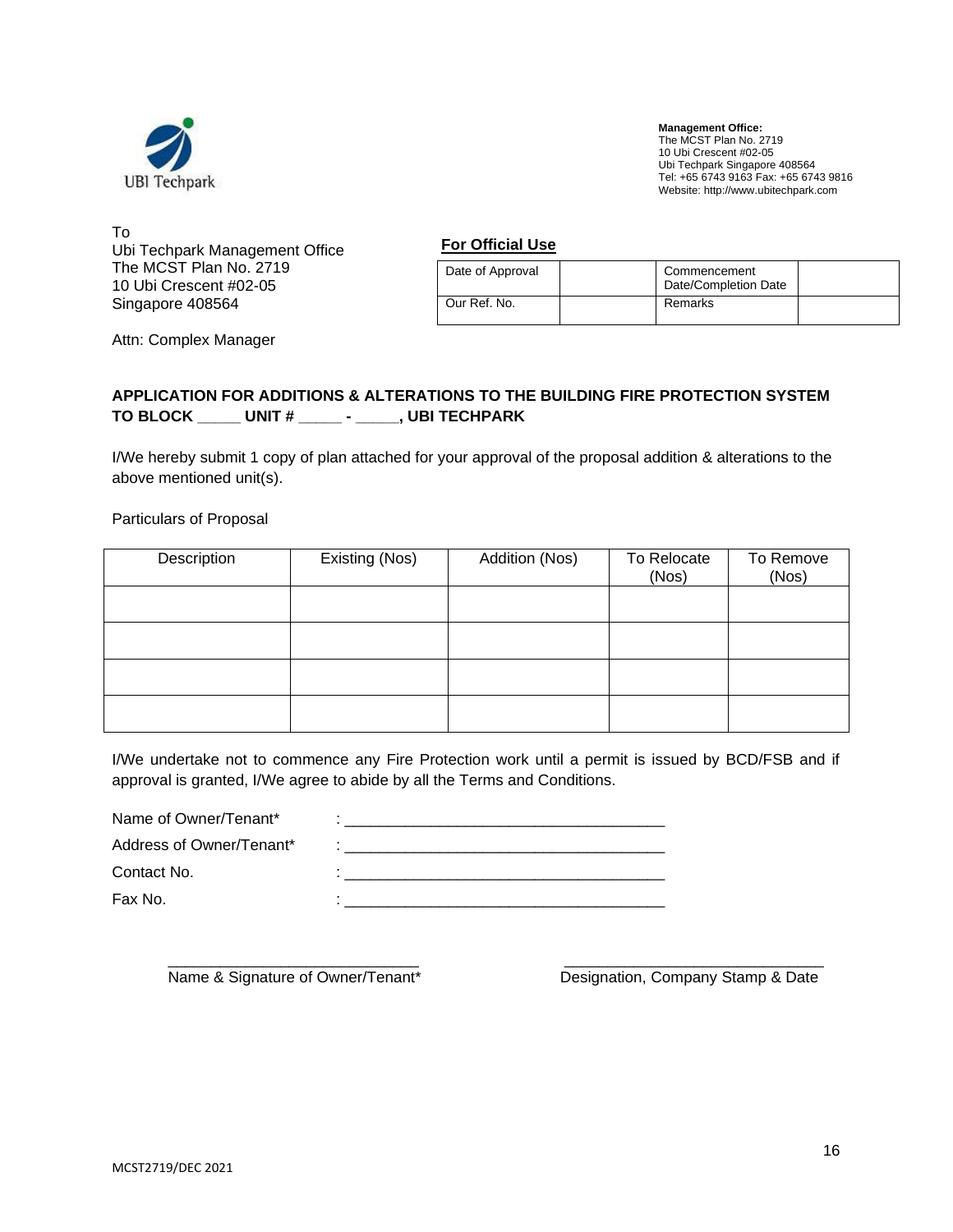

To Ubi Techpark Management Office The MCST Plan No. 2719 10 Ubi Crescent #02-05 Singapore 408564

**For Official Use**

| Date of Approval | Commencement<br>Date/Completion Date |  |
|------------------|--------------------------------------|--|
| Our Ref. No.     | Remarks                              |  |

Attn: Complex Manager

## **APPLICATION FOR ADDITIONS & ALTERATIONS TO THE BUILDING FIRE PROTECTION SYSTEM TO BLOCK \_\_\_\_\_ UNIT # \_\_\_\_\_ - \_\_\_\_\_, UBI TECHPARK**

## **Endorsement by Fire Protection of the Building/CIBD Registered/Fire Protection Contractor**

I/We hereby confirmed that the above work will be carried out by us in accordance to CP 10:1993/CP 52:1990 on Fire Protection and other relevant standards enforced by the Local Authorities.

| Name of Contractor           |                                                                                                                 |
|------------------------------|-----------------------------------------------------------------------------------------------------------------|
| <b>Address of Contractor</b> | the contract of the contract of the contract of the contract of the contract of the contract of the contract of |
| Contact No.                  | and the state of the state of the state of the state of the state of the state of the state of the state of the |
| Fax No.                      |                                                                                                                 |
| CIDB Registration No.        |                                                                                                                 |
|                              |                                                                                                                 |

\_\_\_\_\_\_\_\_\_\_\_\_\_\_\_\_\_\_\_\_\_\_\_\_\_\_\_\_\_ \_\_\_\_\_\_\_\_\_\_\_\_\_\_\_\_\_\_\_\_\_\_\_\_\_\_\_\_\_\_

Name & Signature of Contractor **Designation, Company Stamp & Date** 

#### **Important Note:**

Please photocopy and attach your licence with the application form.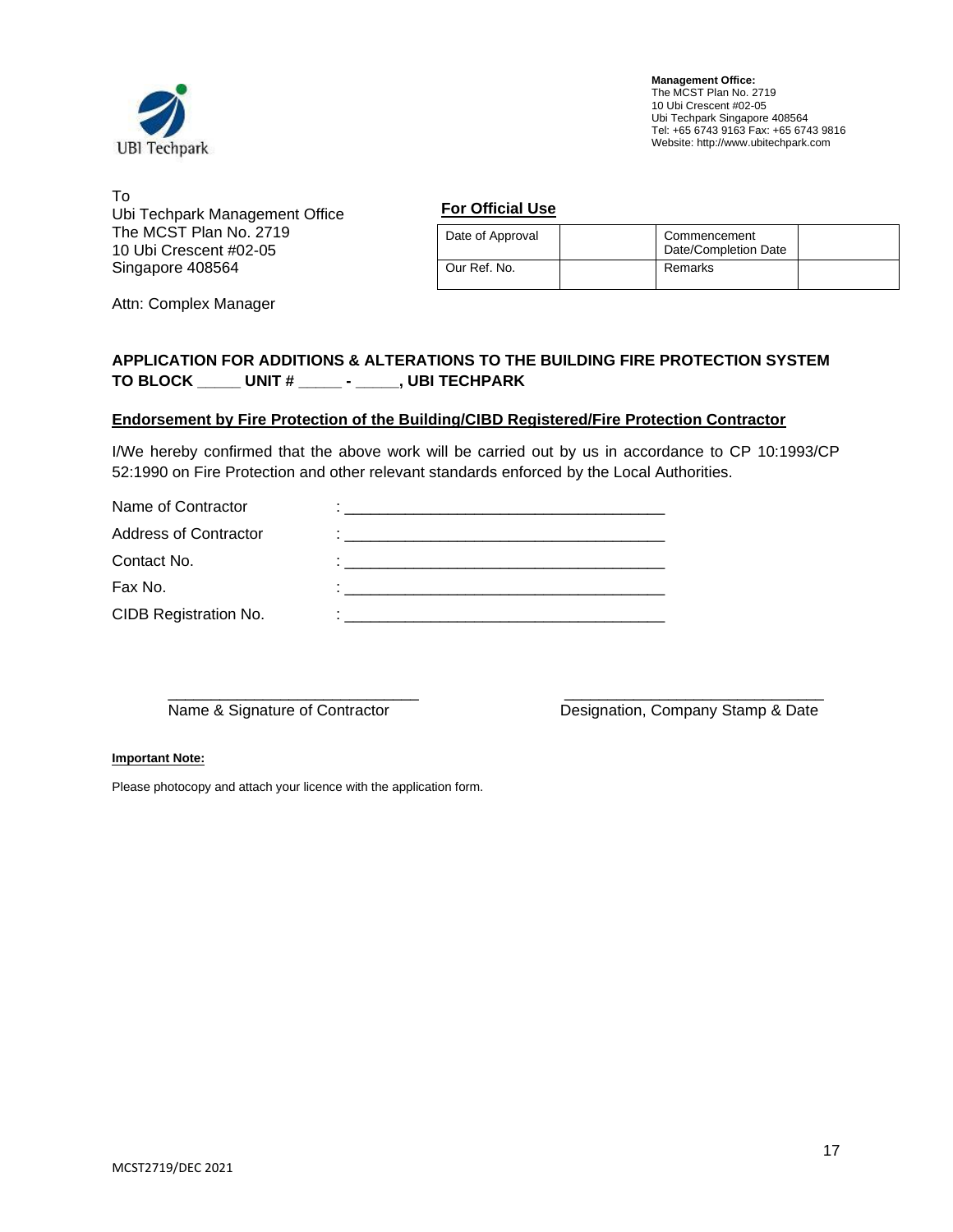# **COMPANY'S LETTER HEAD**

Date:

To Ubi Techpark Management Office The MCST Plan No. 2719 10 Ubi Crescent #02-05 Singapore 408564

Dear Sir/Madam,

## **INDEMNITY LETTER FOR BLOCK \_\_\_\_\_ UNIT # \_\_\_\_\_ - \_\_\_\_\_, UBI TECHPARK**

This letter is to indemnify M/s The MCST Plan No. 2719 of any responsibility with regards to the works involved to the above-mentioned unit.

Any cost for removal and restoration for the partition works, automatic sprinkler points, electrical and airconditioning works shall be borne by the undersigned, tenant of the above-mentioned unit.

Should there be any doubt with regards to the above, please contact the undersigned.

Yours faithfully,

Signature & Company Stamp Name of Tenant: NRIC No.: Contact No.:

\_\_\_\_\_\_\_\_\_\_\_\_\_\_\_\_\_\_\_\_\_

We, as Owner of the property has no objection to our Tenant's request for renovation application for prior approval to be obtained from MCST 2719 and/or relevant authorities, before commencement of renovation works.

Signature & Company Stamp Name of Owner: NRIC No.: Contact No.:

\_\_\_\_\_\_\_\_\_\_\_\_\_\_\_\_\_\_\_\_\_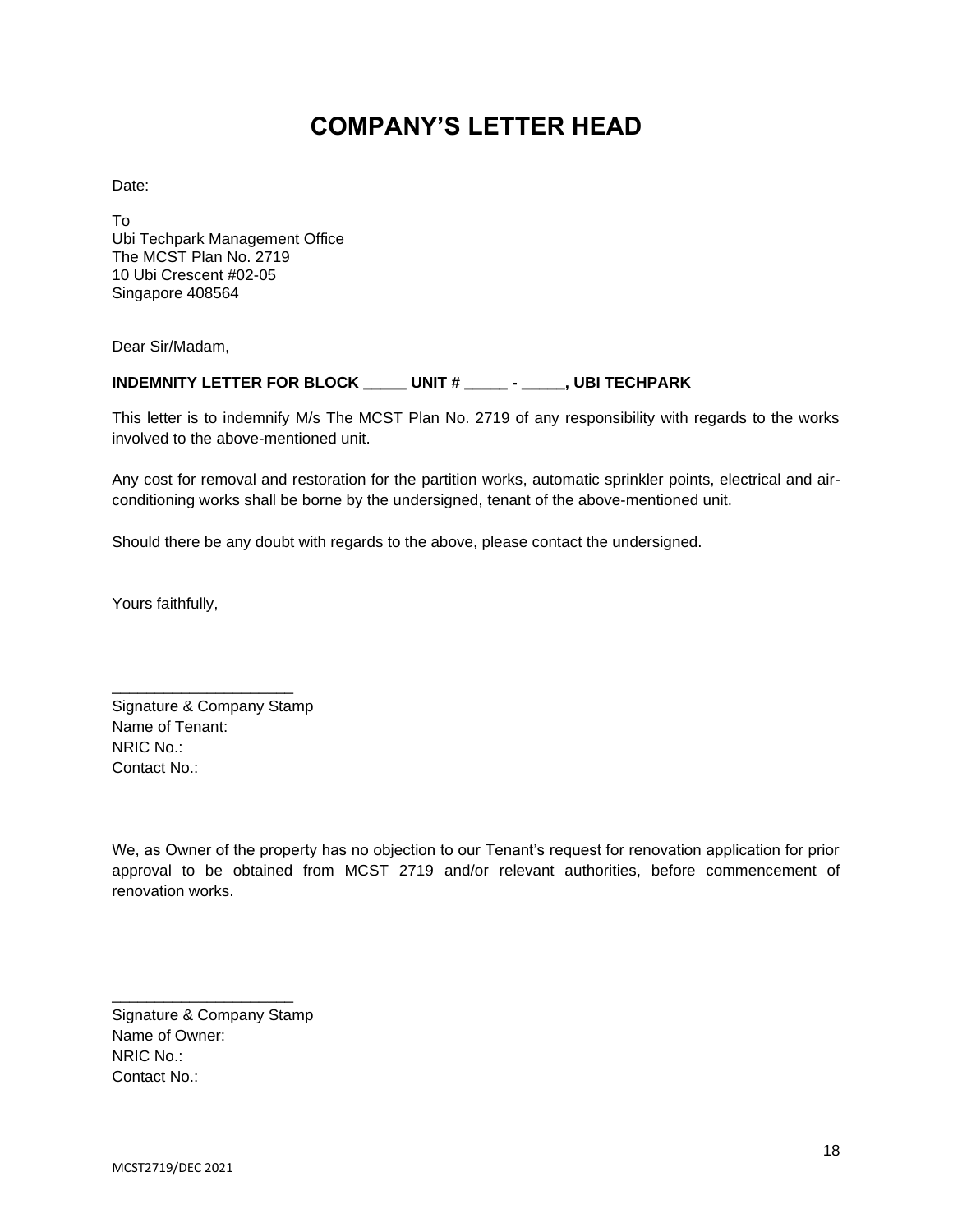# **COMPANY'S LETTER HEAD**

Date:

To Ubi Techpark Management Office The MCST Plan No. 2719 10 Ubi Crescent #02-05 Singapore 408564

Dear Sir/Madam,

## **ELECTRIAL UPGRADING/DOWNGRADING SUPPLY FOR BLOCK \_\_\_\_\_ UNIT # \_\_\_\_\_ - \_\_\_\_\_, UBI TECHPARK**

Please be informed that I would like to upgrade/downgrade the electrical supply for the above mentioned unit from three phase \_\_\_\_\_ Amps to \_\_\_\_ Amps (3-phases).

We will bear all the cost of modification and future re-instatement costs incurred.

Thank you.

Yours faithfully,

Name of Owner: Contact No.:

\_\_\_\_\_\_\_\_\_\_\_\_\_\_\_\_\_\_\_\_\_